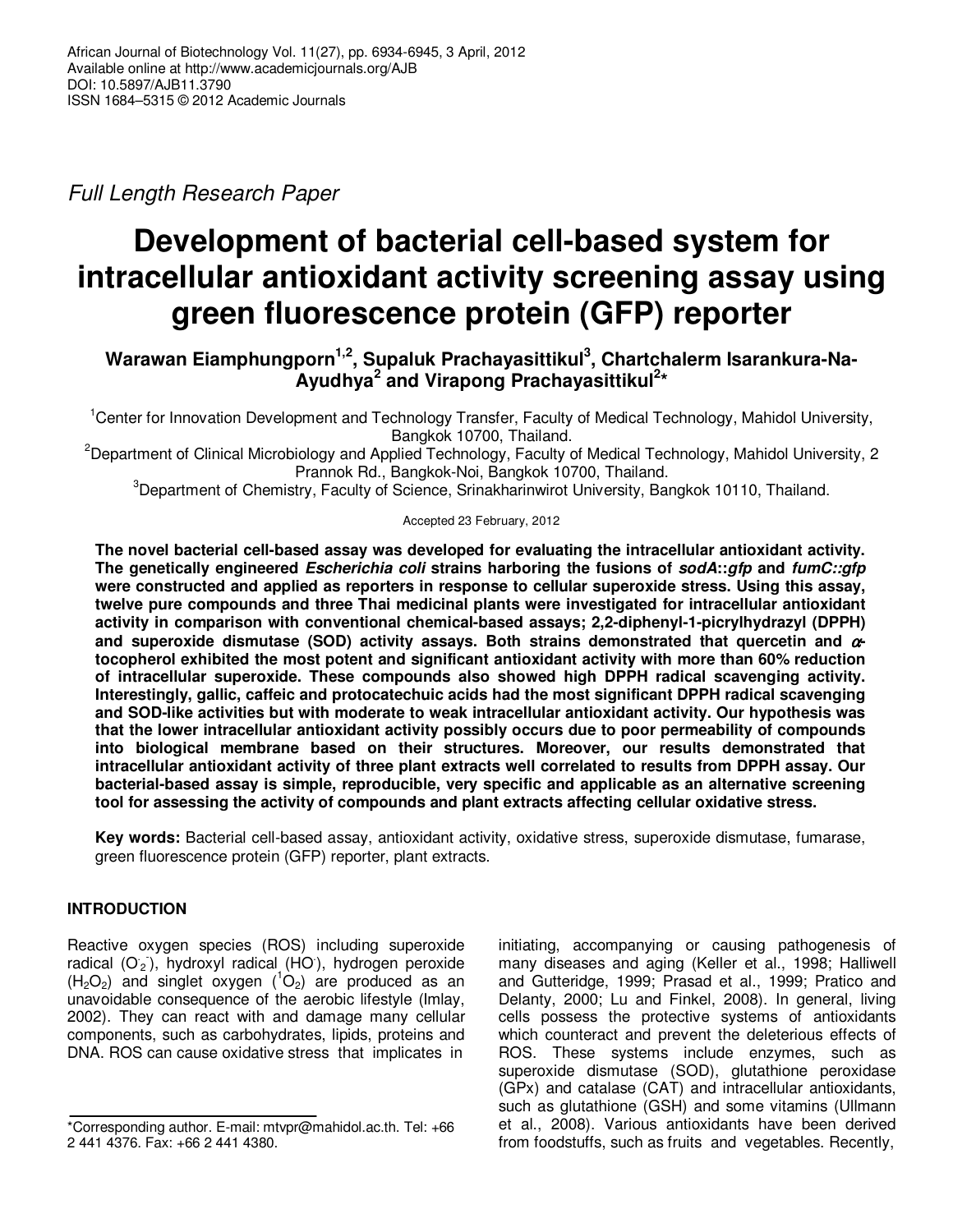interest has increased considerably in finding naturally occurring antioxidants for health promotion and disease prevention with high safety and consumer acceptability. Therefore, several approaches have been established to the evaluation of antioxidant activity *in vitro* and *in vivo* (Shahidi and Ho, 2007; Wolfe and Lui, 2007; Ma et al., 2011). *In vitro* assays based on chemical approaches, such as DPPH radical scavenging assay (Brand-Williams et al., 1995), ferric reducing/antioxidant power (FRAP) assay (Benzie and Strain, 1999) and Trolox equivalent antioxidant capacity (TEAC) assay (van den Berg et al., 1999) are attractive for their simplicity, convenience, reproducibility and cost-effective (Moreno-Sanchez, 2002). They are widely used to determine the capacity of an antioxidant in the reduction of antioxidant, which changes color when reduced. However, they present some disadvantages, such as pre-treatment of colored samples, correction for interfering substances and no biological relevance. Moreover, though they are great methods used for antioxidant evaluation, no approved and standardized method can alone provide an adequate measure, resulting from the complexity of antioxidant action and multiple-method approach for the estimation of antioxidant activity is recommended (Liu et al., 2012). The animal models and human studies are the best approaches to assess the effects of antioxidants *in vivo*. Nevertheless, they are expensive, time-consuming, not affordable and not suitable for initial antioxidant screening of foods and dietary supplements (Liu and Finley, 2005). Mammalian cell models have also been developed and used to examine the antioxidant activity in response to a need for more biologically representative methods than chemical-based assays (Takamatsu et al., 2003; Wolfe and Lui, 2007). These assays are relatively fast and costeffective as compared to animal models. However, these still require well-trained personnel or specialized technician for practice. Therefore, alternative biological methods are needed. Currently, cellular biosensors based on various recombinant bacteria containing reporters which are specifically induced via selected promoters are widely used in biomedical applications (Alksne et al., 2000; Hansen et al., 2001; Mitchell and Gu, 2004).

Their advantages over the mammalian cell-based assays are that they are inexpensive, very easy to perform and have much shorter generation times as they can be detected within a period of hours. Park et al. (2010) demonstrated a bacterial cell-based methodology as a tool for screening antioxidant activity of natural chemical products. They suggested that this assay is more relevant to the effect of antioxidants at a cellular level than chemical-based assays, however, no results that compared between chemical-based and bacterialbased approaches was stated. The purpose of our study was to develop the bacterial-based antioxidant activity assay used to screen antioxidant substances for potential biological activity. Herein, two *Escherichia coli* biosensor strains that individually carried plasmid that fused *sodA* and *fumC* promoters with *gfp* gene were produced and

then used to evaluate antioxidant activity of twelve pure compounds in comparison with two DPPH radical scavenging and SOD activity assays. Furthermore, three Thai traditional medicinal plant extracts were assessed in the biological antioxidant activity using this assay. *Hydnophytum formicarum* Jack. has been used for the treatment of hepatitis, rheumatism and diarrhea (Prachayasittikul et al., 2008). *Spilanthes acmella* Murr. has been used for the treatment of toothache, rheumatism and fever (Prachayasittikul et al., 2009). *Eclipta prostrata* Linn. has been used for the treatment of diverse symptoms, example hyperlipidemia, atherosclerosis and skin diseases (Prachayasittikul et al., 2010). In this study, the green fluorescent protein (GFP) was utilized as a reporter according to its advantages, such as high stability and no need for additional substrates or other cofactors (Cha et al., 1999). Moreover, it is a noninvasive reporter which allowing realtime monitored by continuous quantitative measurement of the GFP emission (Chalfie et al., 1994; Lu et al., 2004). In this way, we were able to evaluate both the chemical and the biological antioxidant activity of compounds and extracts, as well as compare these methods.

#### **MATERIALS AND METHODS**

#### **Chemicals and reagents**

Paraquat or methyl viologen, resorcinol, 3-hydroxypyridine, 2,2 diphenyl-1-picrylhydrazyl (DPPH), nitroblue tetrazolium (NBT), NADH disodium salt, phenazine methosulfate (PMS) and bovine erythrocyte superoxide dismutase (SOD) were purchased from Sigma-Aldrich (St Louis, MO, USA), hydrogen peroxide was purchased from Merck (Germany). Quercetin, α-tocopherol, caffeic acid, *p*-coumaric acid, 3-hydroxycinnamic acid, gallic acid, orotic acid and dimethyl sulfoxide (DMSO) were obtained from Fluka (USA). Vanillic acid and protocatechuic acid were obtained from Acros organics (Belgium). Salicylic acid was purchased from Unilab (Philippines). Luria-Bertani (LB) medium and agar were purchased from Difco Laboratories (Detroit, MI, USA). Ampicillin was purchased from Bio basic (Canada). All restriction enzymes were obtained from Fermentas (USA). PCR master mix solution and i-Taq<sup>™</sup> DNA polymerase were purchased from Intron biotechnology (South Korea). Chemical structures of all tested compounds used in this study are shown in Figure 1. All crude ethyl acetate extracts including that of *S. acmella* (Linn.) Murr., *H. formicarum* Jack. and *E. prostrata* Linn. were prepared as previously described (Prachayasittikul et al., 2008, 2009, 2010).

#### **Construction of** *E. coli* **reporter strains**

pGlow-TOPO (Invitrogen, Carlsbad, CA, USA) was used to construct a recombinant plasmid containing a native oxidative responsive promoter and *gfp* fusion. A total of four oxidative stress responsive promoters, *sodA* (manganese superoxide dismutase), *fumC* (fumarase C) from SoxRS regulon and *katG* (bifunctional catalase), *ahpC* (alkyl hydroperoxide reductase) from OxyR regulon were PCR amplified using *E. coli* TG1 genome as a template. The PCR primers were synthesized referring to the sequence of *E. coli* K-12 MG1655 obtained through Genbank. The amplified PCR products include the native start codon, ribosome binding site (RBS), and –35 and –10 regions plus other regulatory regions.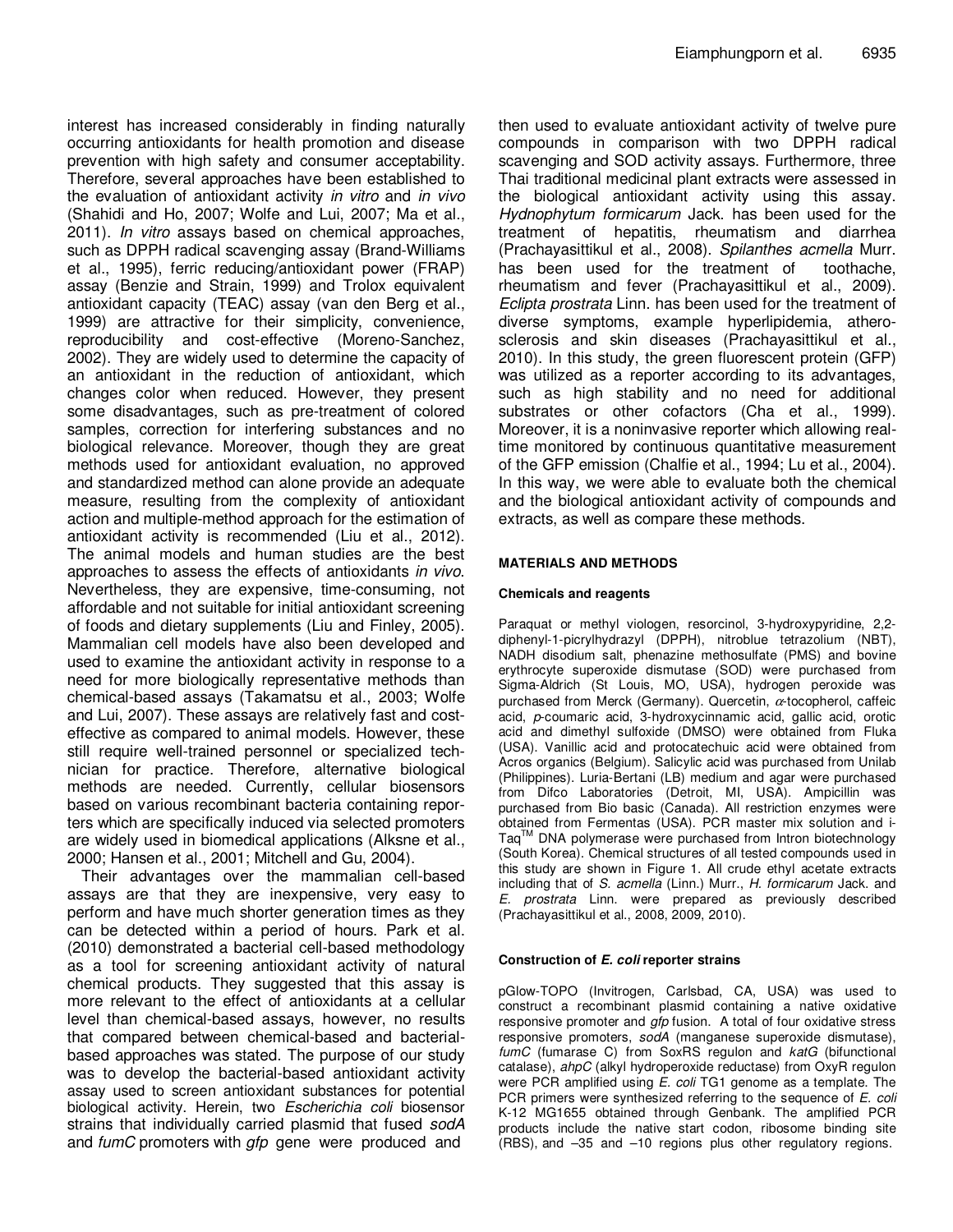

**Figure 1**. Chemical structures of the tested compounds used in this study.

Sequences of PCR primers and the sizes of the amplified promoters are shown in Table 1. Expected products were confirmed by gel electrophoresis. Following amplification without purification, PCR products were mixed with pGlow-TOPO vector at room temperature for 5 min. The resulting recombinant plasmids were transformed into *E. coli* strain Top10. The positive colonies were screened by plating on LB agar plates containing 100  $\mu$ g/ml ampicillin. The positive clones were extracted the plasmids and the insertions were proved by restriction enzyme digestion. The orientation of the promoter insert was confirmed by PCR using the forward primer of each promoter and downstream GFP primer (5′ GGG TAA GCT TTC CGT ATG TAG C 3′). The sequences of the fusions were verified by DNA sequencing.

#### **Determination of optimal culture conditions and intracellular antioxidant activity testing**

*E. coli* reporter strains containing the fusions of promoters and *gfp*  were used to monitor the intracellular oxidative stress generation. The overnight cultures were grown aerobically in 250 ml flasks containing 50 ml of LB medium and 100 µg/ml ampicillin at 37°C with vigorous shaking (150 rpm) until the optical density at 600 nm  $(OD<sub>600</sub>)$  reached approximately 0.4 as measured by a UV-Visible spectrophotometer (UV-1601, Shimadzu, Japan). Cultures were divided into 5 ml aliquots in 50 ml tubes (Fisher Scientific, Pittsburgh, PA, USA); then paraquat or hydrogen peroxide was added at various concentrations. For antioxidant activity testing, the tested compounds or plant extracts were added immediately at the desired concentrations after addition of inducers. Cultures were further incubated at 37°C with shaking (150 rpm). The raw fluorescence intensity and OD measurements were taken every hour using FLx800 microplate fluorescence reader (Bio-Tek instruments, VT, USA) at an excitation wavelength of 395 nm and emission of 509 nm and UV-Visible spectrophotometer at a wavelength of 600 nm until 8 h. For data analysis, raw fluorescence intensity (FL) and OD measurements of triplicate experiments were averaged and the standard errors of means were calculated. Specific fluorescence intensity (SFI) was calculated from the following equation; raw fluorescence intensity/ $OD<sub>600</sub>$ . Fold induction (FI) was calculated by the equation; SFI<sub>stress</sub>/SFI<sub>control</sub> or SFI<sub>test</sub>/SFI<sub>control</sub> where SFI<sub>stress</sub> represents the specific fluorescence intensity of the tubes with oxidants, SFItest represents the specific fluorescence intensity of the tubes with tested compounds plus oxidants and SFI<sub>control</sub> represents the specific fluorescence intensity of the tubes without any oxidants. The percent relative fold induction (RFI) was calculated by the equation; ( $FI_{\text{test}}/FI_{\text{stress}}$ )  $\times$  100 where FItest represents the fold induction of tubes with tested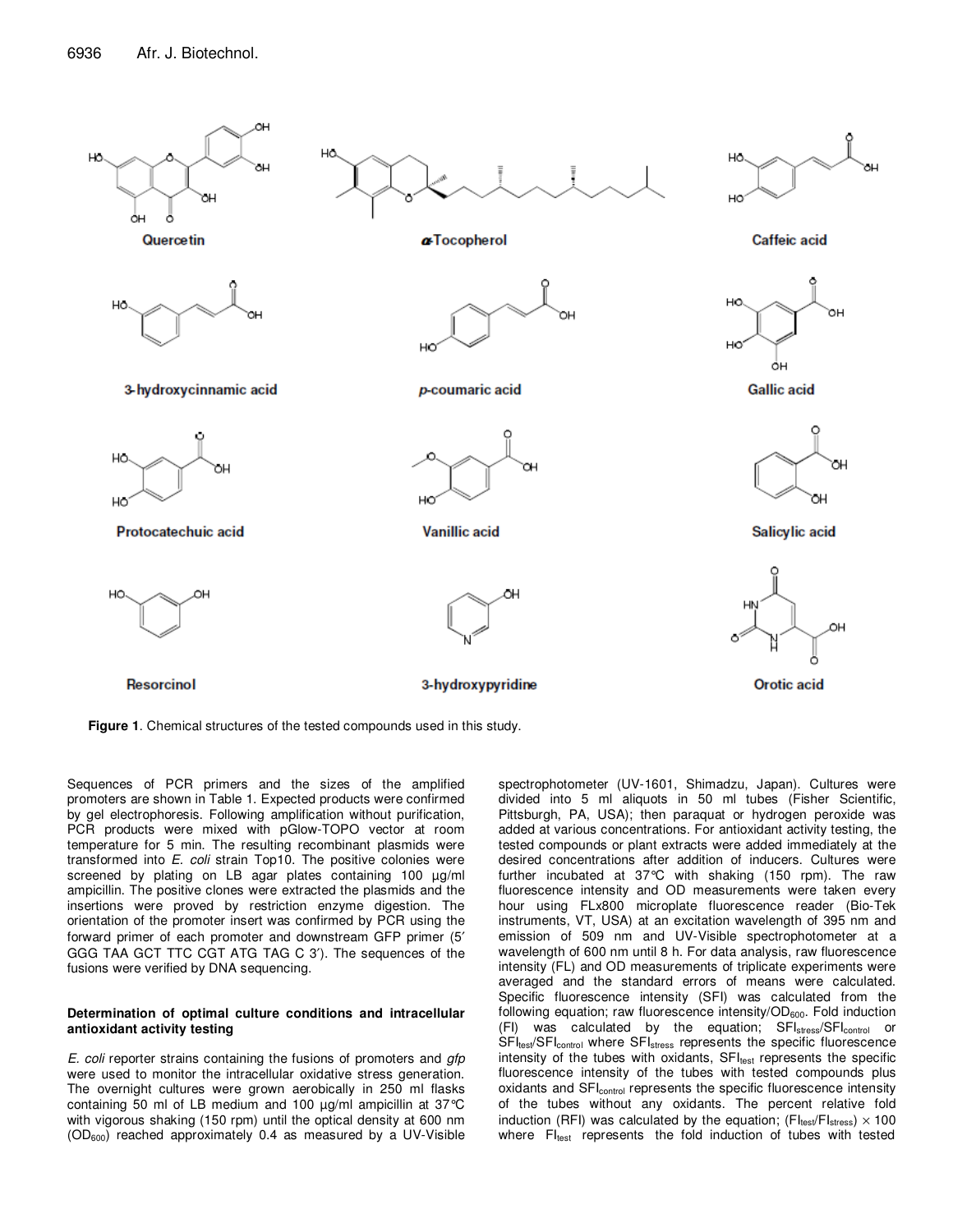| Table 1. PCR primers used in this study. |  |  |  |  |  |  |
|------------------------------------------|--|--|--|--|--|--|
|------------------------------------------|--|--|--|--|--|--|

| Gene                                      | Primer sequences $(5'$ $\rightarrow$ 3')                                    | PCR product size (bp) |
|-------------------------------------------|-----------------------------------------------------------------------------|-----------------------|
| katG                                      | Forward; GTG TGG CTT TTG TGA AAA TCA<br>Reverse: TCA TCA ATG TGC TCC CCT CT | 329                   |
| ahpC                                      | Forward: GAG CTT AGA TCA GGT GAT TG<br>Reverse: ACA TCT ATA CTT CCT CCG TG  | 309                   |
| sodA                                      | Forward: GTA ATC GCG TTA CTC ATC TT<br>Reverse: TCA TAT TCA TCT CCA GTA TT  | 305                   |
| $f_{\text{L} \text{I} \text{m} \text{C}}$ | Forward: CAC AAT GCA CCC GCT GTG TG<br>Reverse; TCA TGA CCT GCT CCT CAC CTG | 172                   |

compounds plus oxidants and FIstress represents the fold induction of tubes with oxidants.

#### **DPPH radical scavenging assay**

DPPH radical scavenging capacity was determined by the method as previously described (Prachayasittikul et al., 2009). The 2,2 diphenyl-1-picrylhydrazyl (DPPH) was dissolved in 100% methanol to prepare 0.1 mM DPPH solution. The 1 ml of this solution was added to 0.5 ml, 3 mM of sample solution which dissolved in DMSO (final concentration of sample equals to 1 mM). After 30 min of incubation at room temperature, the absorbance of the reaction mixture was measured using UV-Visible spectrophotometer at 517 nm. The percentage of radical scavenging activity was calculated according to the equation:

Radical scavenging activity  $(%) = [(Abs.contrib - Abs.sumple) /$ Abs.control]  $\times$  100

Where, Abs.control is the absorbance of the control reaction and Abs.sample is the absorbance of the tested compound.

#### **SOD activity assay**

Superoxide dismutase (SOD) activity was measured using the method as described previously (Grey et al., 2009) with some modifications. In principle, this assay is based on the ability of SOD to inhibit NBT reduction by an aerobic mixture of NADH and PMS, which produces superoxide at non-acidic pH. The complete reaction system (1 ml total volume) consisted of 50 mM phosphate buffer, pH 7.4, 0.1 mM EDTA, 50 µM NBT, 78 µM NADH and 3.3 µM PMS (final concentrations). For the assay, 100 µL of sample or standard at various concentrations were added into cuvettes containing 900 µL of reaction mixture. The absorbance at 560 nm was monitored during 5 min as an index of NBT reduction using a UV-Visible spectrophotometer and SOD activity was calculated from the following equation:

Enzyme inhibition (%) =  $[(Abs.control - Abs.sample) / Abs.control] \times$ 100

Where, Abs.control is the absorbance of the control reaction and Abs.sample is the absorbance of the tested compound. Enzyme inhibition  $(%)$  was used for graph plotting and calculated for  $IC_{50}$ values.

#### **RESULTS**

#### **Effects of oxidative stress to promoters in** *E. coli* **reporter strains**

In this study, we successfully constructed the recombinant *E. coli* TOP10 reporter strains. A total of four oxidative stress promoters, *sodA*, *fumC*, *katG* and *ahpC*  were fused individually to *gfp* located on pGlow-TOPO. To investigate the appropriate concentration and time that these promoters can be maximally induced, each reporter strain was grown to reach mid log phase, then exposed to various concentrations of either paraquat (0 to 1.0 mM), or hydrogen peroxide (0 to 2.0 mM), then the raw fluorescence intensity and  $OD<sub>600</sub>$  were measured over a period of time. Since the cell density was different according to oxidant concentration, the specific fluorescence intensity was used instead of raw fluorescence intensity to normalize the data. The fold induction over the control was also calculated to eliminate the basal level of the promoter expression in the cells. The fold induction was plotted to demonstrate the net induction directly occurred from the applied stresses (Figure 2). The induction of these promoters appeared to be dosedependent particularly after longer exposure times. However, the highest fold induction of *sodA* promoter was observed when cells were treated with 0.2 and 0.3 mM of paraquat at approximately 240 min after induction (Figure 2A), while *fumC* promoter had the highest fold induction when cells were exposed to 0.7 and 0.8 mM of paraquat at about 360 min after induction (Figure 2B). According to these conditions, the *fumC* promoter was higher responsive than *sodA* promoter in which they were induced to 13-fold and 7-fold respectively. In addition, these promoters showed the similar patterns that their induction by hydrogen peroxide (< 2-fold) was much smaller than those of the paraquat effect (data not shown). The cultures harboring fusions of *katG* and *ahpC* promoters were also tested for their activity in response to various concentrations of hydrogen peroxide and paraquat. Interestingly, the induction caused by these stresses was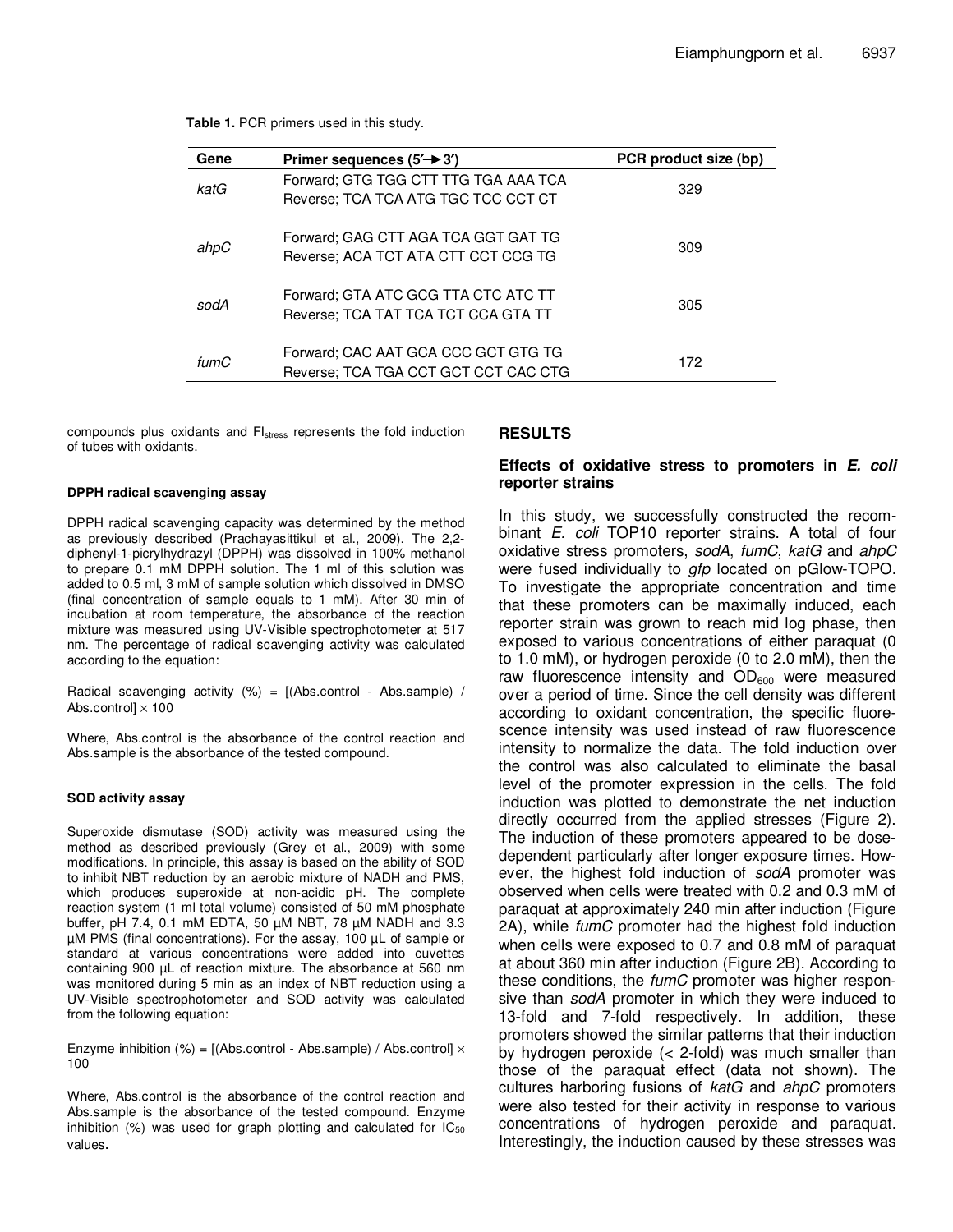

**Figure 2.** Fold induction profiles of *sodA*::*gfp* (A) and *fumC*::*gfp* (B) towards paraquat. Cultures were grown until mid log phase, then, induced by paraquat (0 to 1.0 mM). The raw fluorescence intensity and  $OD_{600}$  were measured over a period of time. The experiments were performed in triplicates. Means  $\pm$  SD were calculated but graphs were plotted using only means.

smaller than 2-fold in all tested concentrations over a time period (data not shown). From the above mentioned observations, the strains harboring the fusions of *sodA* and *fumC* promoters were chosen for antioxidant activity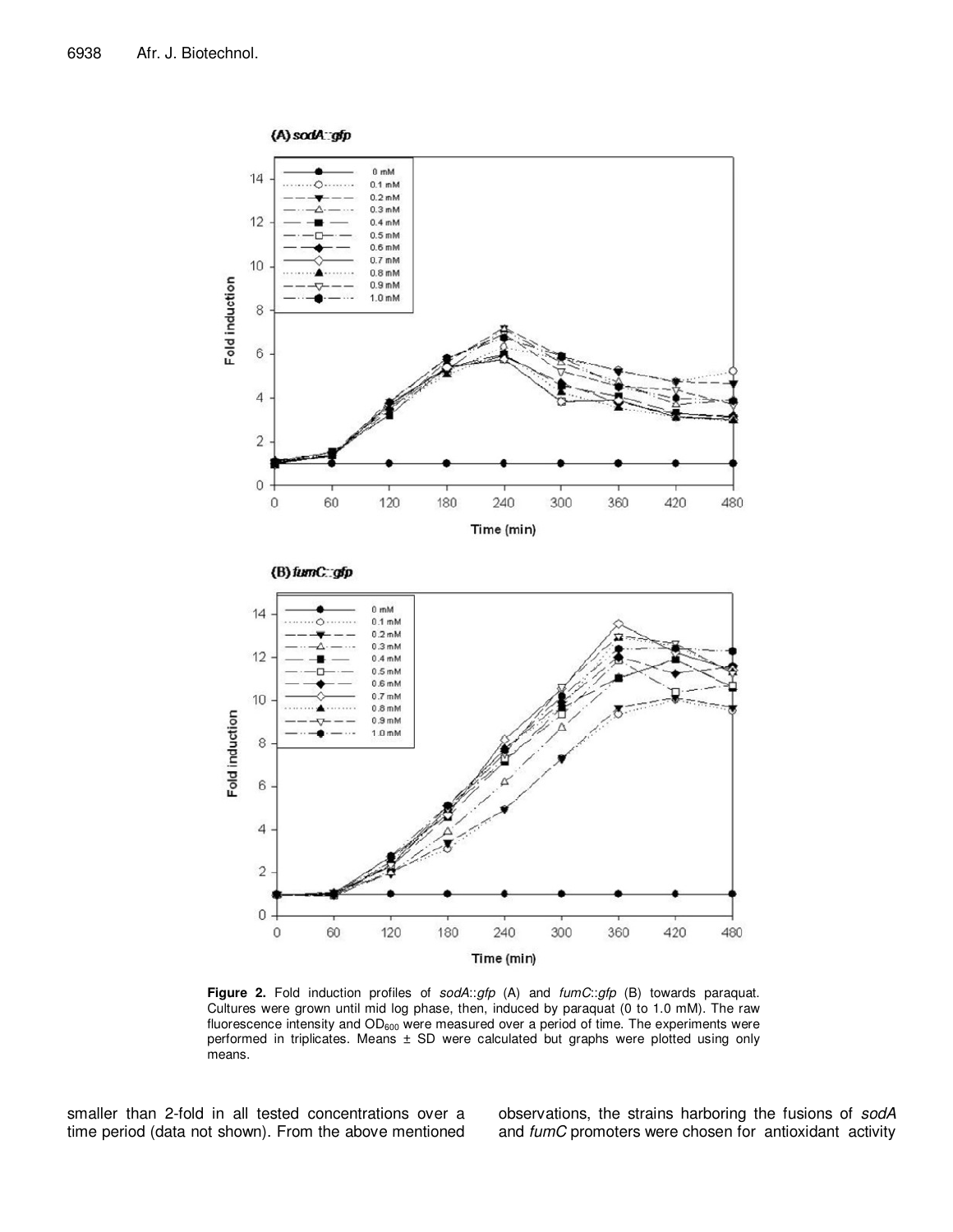

**Figure 3.** Determination of intracellular antioxidant activity using bacterial cell-based assay. Two *E. coli* reporter strains harbored the fusion of *sodA*::*gfp* (black bar) or *fumC*::*gfp* (light grey bar). Cells were treated with 0.2 mM paraquat or 0.7 mM paraquat, respectively. 1 mM of each tested compound was added immediately to the culture; quercetin (Que),  $\alpha$ -tocopherol (Toc), caffeic acid (Caf), 3hydroxycinnamic acid (3-OHcin), gallic acid (Gal), orotic acid (Oro), protocatechuic acid (Protocat), vanillic acid (Van), *p*-coumaric acid (p-Cou), resorcinol (Res), 3-hydroxypyridine (3-OHpyr), salicylic acid (Sal) and paraquat (PQ) as a control. The raw fluorescence intensity and  $OD<sub>600</sub>$  were measured at 240 and 360 min, respectively. Graph represented % relative fold induction of each compound. The experiments were performed in triplicates. Means ± SD were calculated and used for plotting graph with error bars.

testing using the optimal conditions whereby these two promoters had the highest induction of these two promoters was achieved.

# **Determination of intracellular antioxidant activity of compounds using bacterial cell-based assay**

To investigate whether these genetically engineered bacterial strains can be applied to determine the antioxidant activity of putative compounds at cellular level, therefore, twelve flavonoids and phenolic compounds (Figure 1) previously reported as antioxidants were tested. Each compound was added to the cultures carrying two promoter fusions immediately after paraquat treatment to make the final concentration of compound of 1 mM, then, the raw fluorescence intensity and  $OD<sub>600</sub>$  were measured to investigate a role of compound to reduce intracellular oxidative stress. Expectedly, both promoters showed similar patterns in response to all tested compounds although there were the different relative fold induction values between these promoters (Figure 3). The results

show that quercetin and  $\alpha$ -tocopherol exerted the most significant intracellular antioxidant activity as they could reduce the paraquat generated superoxide stress > 60%. Moreover, the other compounds; caffeic acid, 3-hydroxycinnamic acid and gallic acid displayed significantly moderate intracellular antioxidant activity by reducing superoxide stress approximately 20 to 40%, while the rest of the compounds; orotic acid, protocatechuic acid, vanillic acid, *p*-coumaric acid, resorcinol, 3-hydroxypyridine and salicylic acid possessed weak intracellular antioxidant activity with < 20% reducing superoxide stress when they were investigated by *sodA* promoter or no obvious intracellular antioxidant activity when they were determined by *fumC* promoter (Figure 3). By comparing the percent relative fold induction of two promoters, we could observe that after adding various compounds, the decreased induction of *sodA* promoter by paraquat was detected as compared to the induction of *fumC* promoter. As shown in Figure 3, some compounds increased the relative fold induction when evaluating by *fumC* promoter.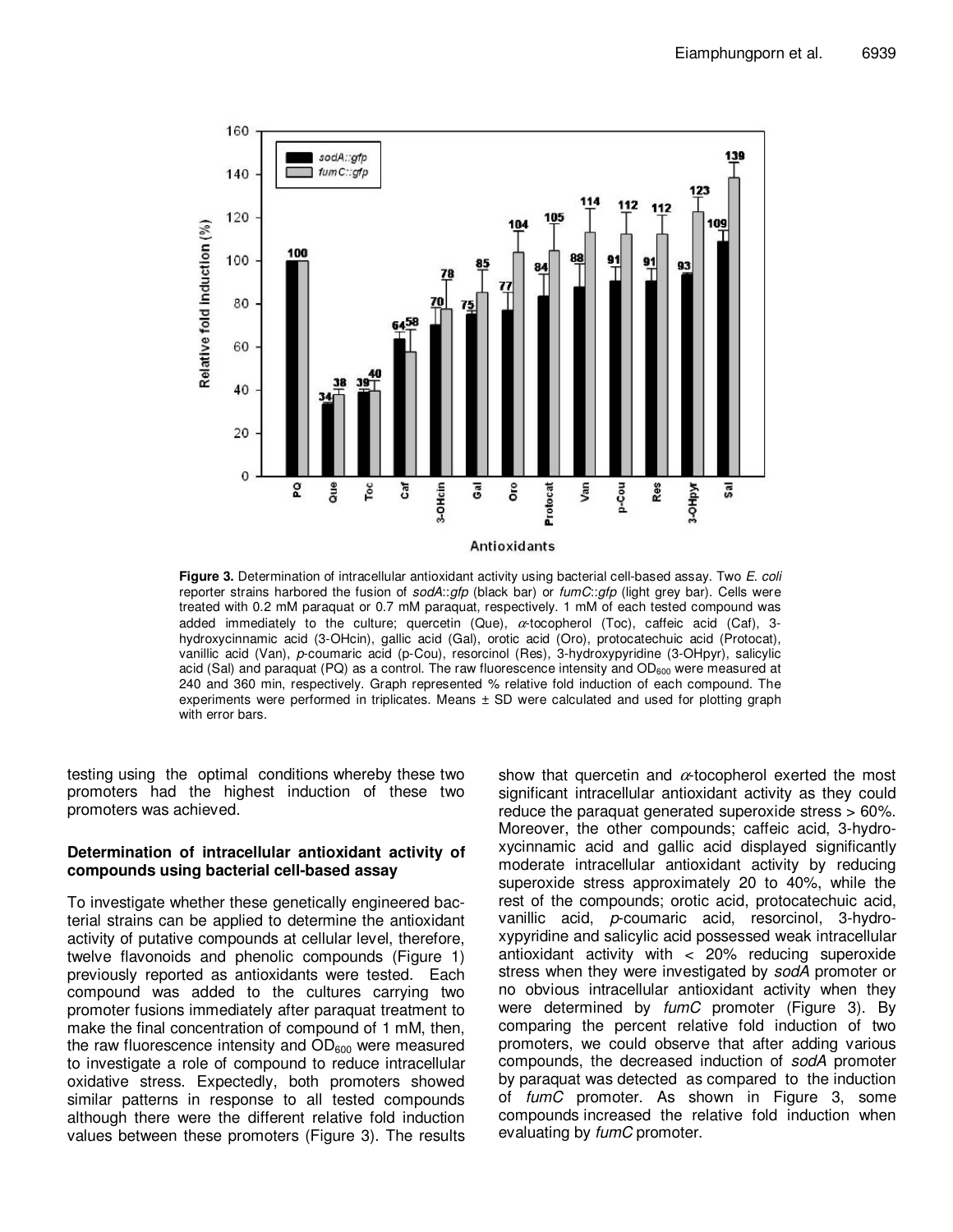

**Figure 4.** Evaluation of percent radical scavenging activity using DPPH assay. 1 mM of each tested compound was added to the 0.1 mM DPPH-methanol solution to evaluate the DPPH free radical-scavenging capacity; quercetin (Que), α-tocopherol (Toc), caffeic acid (Caf), 3-hydroxycinnamic acid (3-OHcin), gallic acid (Gal), orotic acid (Oro), protocatechuic acid (Protocat), vanillic acid (Van), *p*-coumaric acid (p-Cou), resorcinol (Res), 3-hydroxypyridine (3-OHpyr) and salicylic acid (Sal). The assays were measured in triplicates. Means ± SD were calculated and used for plotting graph with error bars.

# **Comparison of antioxidant activity determined by bacterial cell-based, DPPH and SOD activity assays**

All compounds were also tested for their antioxidant activity using DPPH radical scavenging activity and SOD activity assays to determine whether there are correlations between our cell-based and such conventional chemical-based antioxidant assays. The DPPH radical scavenging activity  $(%)$  and  $IC_{50}$  values for SOD-like activity of all tested compounds are shown in Figure 4 and Table 2, respectively. A roughly similar pattern among three methods was observed with some exception. In agreement with the bacterial cell-based assay, quercetin exhibited very strong DPPH radical scavenging activity (> 85%) and high SOD like activity ( $IC_{50}$  < 5 µg/ml), whereas vanillic acid, resorcinol, *p*-coumaric acid, orotic acid, salicylic acid, 3-hydroxycinnamic acid and 3 hydroxypyridine showed weak DPPH radical scavenging activity (< 25%) and low SOD -like activity. Remarkably, there were some significant differences among these methods:  $\alpha$ -tocopherol had no SOD-like activity,

However, it showed very strong DPPH radical scavenging activity (> 85%) and high intracellular antioxidant activity (> 60%). Although, gallic acid and caffeic acid showed the strongest radical scavenging activity  $($   $\sim$  94%) as well as highest SOD-like activity ( $IC_{50} = 0.52$  and 1.92  $\mu$ g/ml), they revealed moderate intracellular antioxidant activity (20 to 40%). Moreover, protocatechuic acid demonstrated very strong DPPH radical scavenging activity (> 85%) and high SOD-like activity ( $IC_{50}$  < 5  $\mu$ g/ml), but it showed weak intracellular antioxidant activity (< 20%). Although, the results of two chemical-based methods showed good correlations, no absolute correlation was observed among these results derived by three different methods.

### **Determination of intracellular antioxidant activity of plant extracts using bacterial cell-based assay**

Recently, several biologically relevant assays using some enzymes or molecules or cells have been developed for antioxidant activity measurement to screen the potent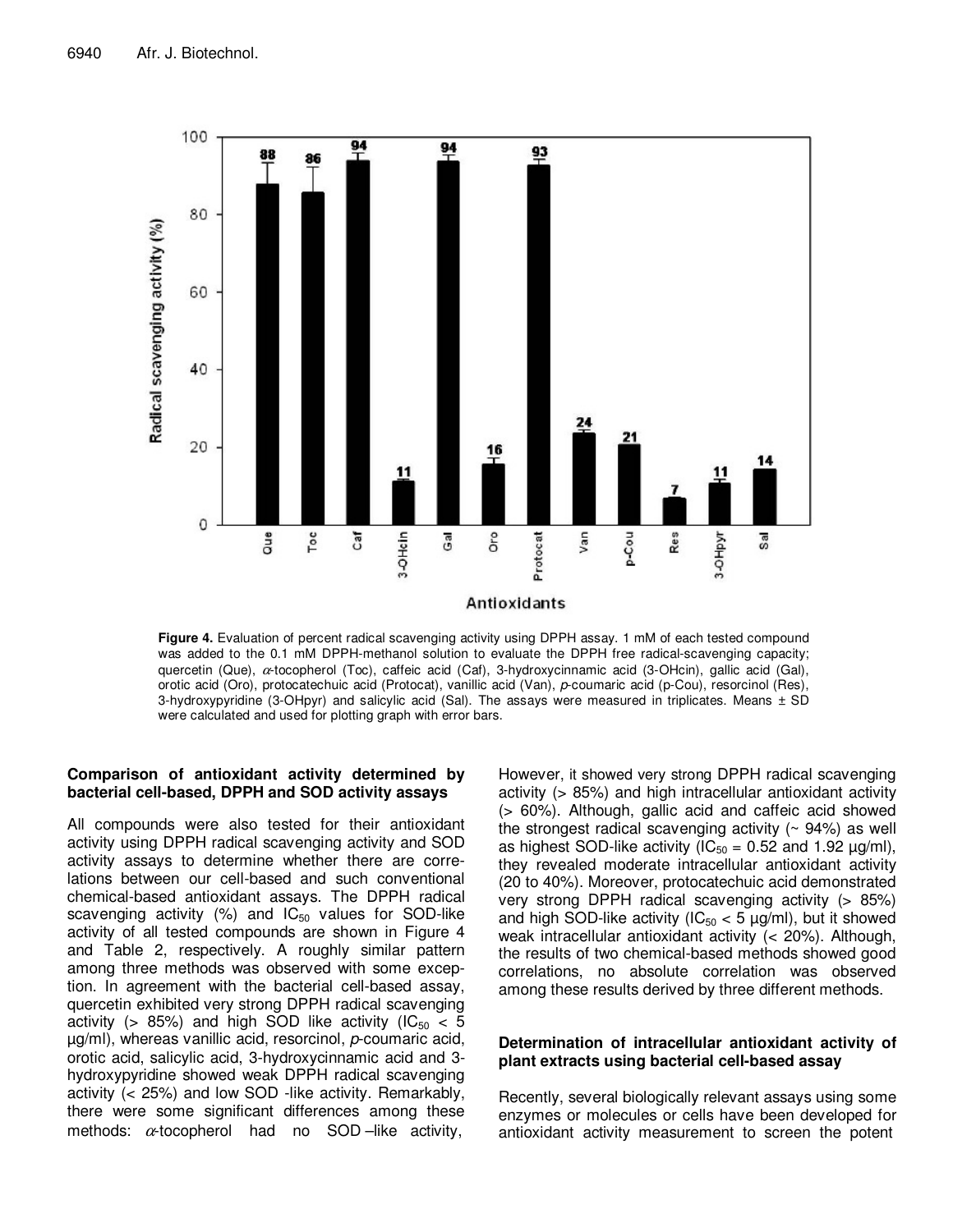| Antioxidant                   | $IC_{50}$ <sup>*</sup> ( $\mu$ g/ml) |
|-------------------------------|--------------------------------------|
| Gallic acid                   | 0.52                                 |
| Quercetin                     | 1.55                                 |
| Caffeic acid                  | 1.91                                 |
| Protocatechuic acid           | 4.91                                 |
| Vanillic acid                 | 35.92                                |
| 3-hydroxycinnamic acid        | 420                                  |
| p-coumaric acid               | 500                                  |
| Salicylic acid                | $> 500**$                            |
| Orotic acid                   | $> 500**$                            |
| 3-hydroxypyridine             | $> 500**$                            |
| Resorcinol                    | $>500**$                             |
| $\alpha$ -tocopherol          | no activity***                       |
| SOD**** (Bovine erythrocytes) | 0.24                                 |

**Table 2.** SOD-like activity of twelve tested compounds by NBT reduction assay.

 ${}^{\star}IC_{50}$  values mean the minimal concentration of tested compounds that inhibits NBT reduction of 50%. \*\*The values in parentheses represent the measured % inhibition of NBT reduction when the final concentration of tested compounds in reactions was 500 µg/ml. \*\*\* No activity means % inhibition of NBT reduction when the final concentration of tested compounds in reactions was 500 µg/ml. \*\*\*\*Superoxide dismutase (SOD, 3,400 U/mg) from bovine erythrocytes was used as a standard.

antioxidants from natural products and dietary supplements (Mello et al., 2003; Cortina-Puig et al., 2009; Oktyabrsky et al., 2009; Song et al., 2010). To investigate whether our bacterial cell-based assay can be applied for antioxidant screening from natural products, we also tested our system using the extracts from different plants. Hence, the ethyl acetate extracts from *H. formicarum* Jack., *S. acmella* Murr. and *E. prostrata* Linn. were examined for their intracellular antioxidant activity since they had the highest radical scavenging activity by determined DPPH assay (Prachayasittikul et al., 2008, 2009, 2010; Prachayasittikul, unpublished data). These extracts were dissolved in dimethyl sulfoxide (DMSO) and added immediately to the cultures after paraquat treatment, the final concentration of extracts in cultures were 100, 300 and 500 µg/ml. The reporter strain harboring *fumC*::*gfp* fusion was used for testing since it exhibited higher fold induction in response to paraquat comparing with strain harboring *sodA*::*gfp* fusion. The relative fold induction of these plant extracts are shown in Figure 5. The intracellular antioxidative effect of extracts was inversely proportional to relative fold induction. The extract of *H. formicarum* Jack. had the highest intracellular antioxidant activity followed by *S. acmella* Murr. and *E. prostrata* Linn. Nevertheless, the results show no significant differences among the tested extracts of the two latter. Notably, these extracts could alleviate intracellular superoxide stress in a dose dependent fashion (Figure 5).

# **DISCUSSION**

In *E. coli*, there are two main transcriptional regulatory proteins for oxidative stress sensing; SoxR and OxyR which respond to various ROS (Pomposiello and Demple, 2001). In response to superoxide, SoxR can only trigger the expression of SoxS, in turn SoxS can activate the transcription of many genes, such as *sodA* (manganese superoxide dismutase), *fumC* (fumarase C), *zwf* (glucose-6-phosphate dehydrogenase) and *nfo* (exonuclease IV). While in response to peroxide, OxyR can stimulate the transcription of many genes, such as *katG* (hydroperoxidase I), *ahpCF* (hydroperoxide reductase), *grxA* (glutaredoxin I) and *gorA* (glutathione reductase). Using these oxidative stress sensing systems, we developed the bacterial assay and used for evaluation of intracellular antioxidant efficiency of pure compounds and plant extracts. In our system, we used the GFP as a reporter since it is a convenient system throughout the monitoring process which does not require cell lysate preparation and any cofactors or substrates (Kain and Kitts, 1997). Initial experiment was conducted to determine the optimal conditions for the promoter inductions in the presence of paraquat and  $H_2O_2$ . Interestingly, the induction of *sodA* and *fumC* promoters was appeared to be in dose-dependent manner particularly after longer exposure times. Plausible explanation could be drawn as the visible induction was delayed due to the rate-limiting step of chromophore formation which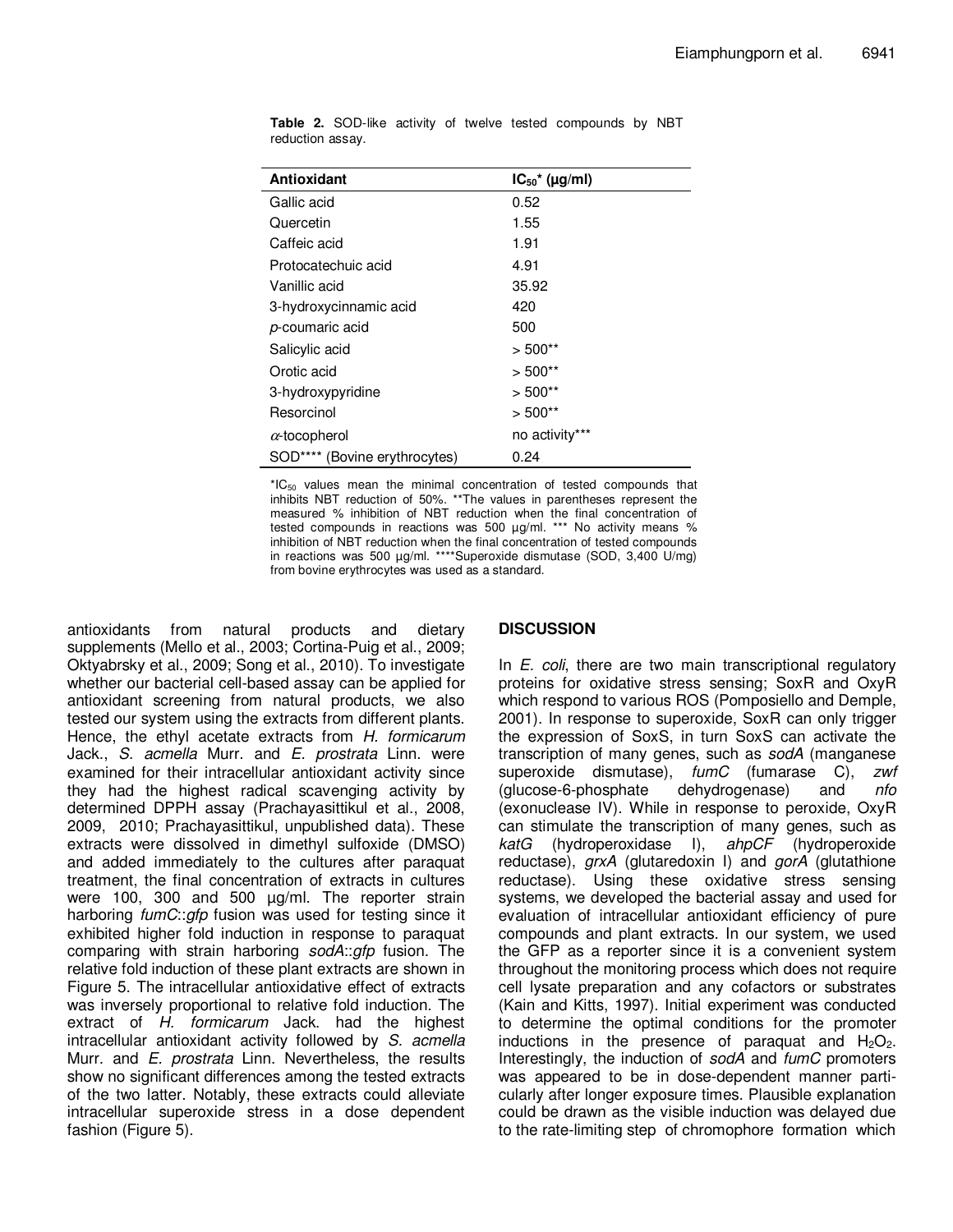

**Figure 5.** Determination of intracellular antioxidant activity of plant extracts using *fumC*::*gfp* reporter strain. All three Thai medicinal plant ethyl acetate extracts were tested for their anti-superoxide activity. Cells were treated with 0.7 mM paraquat, then, 100 (black bar), 300 (light grey bar) and 500 (dark grey bar) µg/ml of each plant extract were added immediately to the culture. The raw fluorescence intensity and OD<sub>600</sub> were measured at 360 min. Graph represented % relative fold induction of each plant extract at various concentrations. The experiments were performed in triplicates. Means ± SD were calculated and used for plotting graph with error bars.

requires at least 95 min (Cha et al., 1999; Lu et al., 2005). Notably, the maximal peak of *fumC* was delayed comparing with the peak of *sodA* in which their highest expressions were reached at 6 and 4 h, respectively after stress. The *sodA* encodes manganese containing superoxide dismutase which converts  $O_2$  to  $H_2O_2$ , thus it is a first line of defense in detoxifying this ROS, suggesting a possible reason that *sodA* had high sensitivity in response to low concentration of paraquat and its expression reached to maximum faster than *fumC*. Remarkably, the genes in OxyR regulon, *katG* and *ahpC* were not highly responsive to  $H_2O_2$  as observed by less than 2-fold induction throughout the experiment comparing with the genes in SoxRS regulon. These results were consistent to the previous work reported by Lu et al. (2005) that they characterized the gene regulation pattern of many oxidative stress responsive genes in response to stressors using similar plasmid system. Their results show that fold inductions of *katG* and *ahpC* promoters induced by 0.01 to 10 mM  $H_2O_2$  varied from 1.0 to 1.6 during 120 to 360 min comparing to uninduced condition. They discussed that both *katG* and *ahpC* had high basal levels even in the absence of  $H_2O_2$ , therefore their induction folds were small. They also elucidated that high

concentration of  $H_2O_2$  had no deleterious effects on GFP reporter property as they excluded the low induction of these genes caused by  $H_2O_2$  inhibitory effects. Our results were also supported by Gonzalez-Flecha and Demple (1997) in which the induction of *katG::lacZ* fusion was less than 2-fold in response to 0.002 to 1 mM  $H_2O_2$ . However, Belkin et al. (1996) revealed that significant induction of *katG::luxCDABE* could be observed at H<sub>2</sub>O<sub>2</sub> concentrations as low as 2.9 µM since the great sensitivity of *lux* reporter. Based on these published studies, these discrepancies were due to different reporter systems. In general, the enzymatic-based systems, such as *lux* gene have higher sensitivity owing to the signal amplification effect. Despite the high sensitivity of *lux* gene, the damage by high concentration of  $H_2O_2$  is a drawback of this system (Belkin et al., 1996). Considerably, inconsistent results could be occurred by different experimental conditions, such as growth phase of cells, time after induction, etc.).

Because of their high responses to paraquat, *sodA*::*gfp* and *fumC*::*gfp* fusions were used to assess the antioxidant potential of various phenolic compounds and flavonoids for specific intracellular superoxide anion alleviation.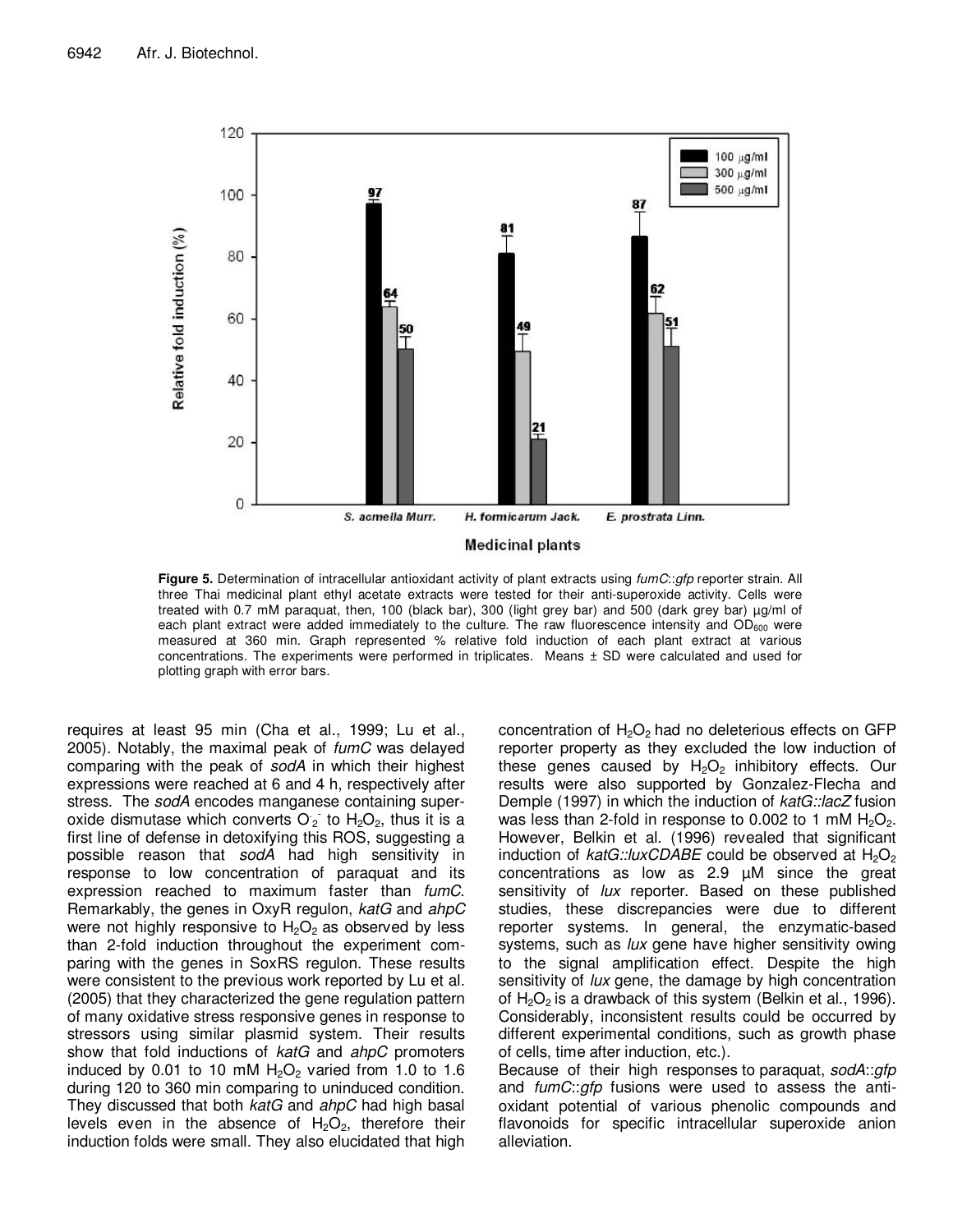The results reveal that quercetin and  $\alpha$ -tocopherol had the highest intracellular antioxidant activity for superoxide alleviation (Figure 3). Quercetin is a flavonoid compound with better antioxidant activity than others in many different assays (Rice-Evans et al., 1996; Fernandez-Panchon et al., 2008; Holst and Williamson, 2008). The  $\alpha$ -tocopherol is well known as a lipid soluble antioxidant which can protect cell membranes from oxidation and it is commonly used as a standard compound for many antioxidant activity assays. This study also showed that caffeic acid, 3-hydroxycinnamic acid and gallic acid possessed significant moderate intracellular antioxidant activity. There was an earlier work performed by utilizing mammalian cell-based assay, L-929 murine fibrosarcoma cell line containing fluorescence probe 2′,7′ dichlorofluorescin-diacetate (DCFH-DA), as an indicator of intracellular ROS to evaluate the antioxidant properties of compounds and mixtures (Girard-Lalancette et al., 2009). Their results were in good agreement with our results which showed that the order of antioxidant potentials of the tested compounds were as following: quercetin > caffeic acid > gallic acid >  $\alpha$ -tocopherol. However, it was different in the order of  $\alpha$ -tocopherol which is possible that DCFH-DA probe can be directly oxidized by several intracellular ROS intermediates (LeBel et al., 1992; Wang and Joseph, 1999). In their experiment, they challenged cells with *tert*-butylhydroperoxide (*t*-BOOH) that can produce the peroxide stress, another type of ROS, while our bacterial system mainly assessed the intracellular superoxide anions. Surprisingly, our results showed significant differences in relative fold induction and sensitivity between the *sodA* and *fumC* in response to some tested compounds (Figure 3). Apparently, *sodA* was less inducible by paraquat than *fumC*. However, *sodA* showed higher sensitivity as compared to *fumC* when testing the intracellular antioxidative effect of compounds. The *sodA* gene encodes manganese superoxide dismutase which converts  $O<sub>2</sub>$  to H2O2, whereas, *fumC* encodes stable fumarase C that can replace the oxidatively unstable fumarase A and B. The manganese superoxide dismutase is more important since it is the first line of defense in  $O<sub>2</sub>$  detoxification, suggesting a possible rationale for its high sensitivity to maintain the harmless intracellular  $O<sub>2</sub>$  level (Lu et al., 2005). In general, DPPH and SOD activity assays involve only *in vitro* chemical reactions and are performed under nonphysiological conditions that do not depend on any cellular function. In contrast, the cell-based assay is a measurement for total biological effects that supposed to represent the actually antioxidant activity inside cells that may be affected by many factors, such as bacterial cell viability, membrane permeability of compounds, indirect complexity of cellular function and other unknown factors.

Obviously, our results demonstrated that the effectiveness of tested compounds in antioxidant activity was not exactly similar among these methods. Not surprisingly, two chemical-based methods revealed the

results that all tested compounds, except  $\alpha$ -tocopherol, had the similar pattern in which antioxidant activity depends on the numbers of hydroxyl groups in their structures.

It was noted that  $\alpha$ -tocopherol had no SOD-like activity even it showed high radical scavenging activity (~ 86 %). Such result could be possibly explained by inductive effect of keto group. In case of quercetin, it had a keto group on its molecule which can create an electrophillic center to react with the superoxide anions that lead to its high SOD-like activity (Table 2).

This could not apply to the  $\alpha$ -tocopherol which is perhaps due to the lack of keto group on its molecule. However, there is no advanced explanation to point out that why the SOD-like activity was not observed for  $\alpha$ tocopherol. Apparently, there is still no evidence from the literatures to reason such result. Importantly, our experiments indicated that only quercetin and  $\alpha$ tocopherol exerted the highest significant intracellular antioxidant activity tested by bacterial-based assay, whereas caffeic acid, gallic acid and protocatechuic acid showed the highest antioxidant activity determined by DPPH and SOD assays, but only moderate or weak intracellular antioxidant activity. We propose that these discrepancies could be due to chemical structures and ability of compounds for penetrating into biological membranes. The chemical structures of both quercetin and  $\alpha$ -tocopherol are planar aromatic compounds that the quercetin is a flavonoid compound composing of coumarin and benzene rings with many hydroxyl groups, while  $\alpha$ -tocopherol composes of chroman ring with hydroxyl group and long hydrophobic side chain (Figure 1). These compounds possess high antioxidant activity according to the numbers of their hydroxyl groups that can donate hydrogen radical to scavenge free radicals (Rice-Evans et al., 1996).

In fact, the benzene ring and hydrophobic side chain are nonpolar or lipophillic groups, which allow them to penetrate into biological membranes. As described, it is reasonable to account for these compounds to exert the most potent intracellular antioxidant activity. On the other hand, caffeic acid, gallic acid and protocatechuic acid are polyphenolic compounds containing carboxylic acid group that they are more hydrophilic or polar than the quercetin and  $\alpha$ -tocopherol. Taken together, although these compounds exhibit *in vitro* antioxidant activity, they cannot well penetrate into the membranes and scavenge the free radicals when comparing with the quercetin and  $\alpha$ tocopherol. To elucidate this hypothesis, further experiments regarding to membrane permeability are necessary. Using our bacterial-based method, the intracellular antioxidant activity of ethyl acetate extracts from three Thai traditional medicinal plants was investigated and compared with previously reported antioxidant activity using DPPH method. Although, it was not possible to compare these methods in an absolute manner since the DPPH assay is a chemical-based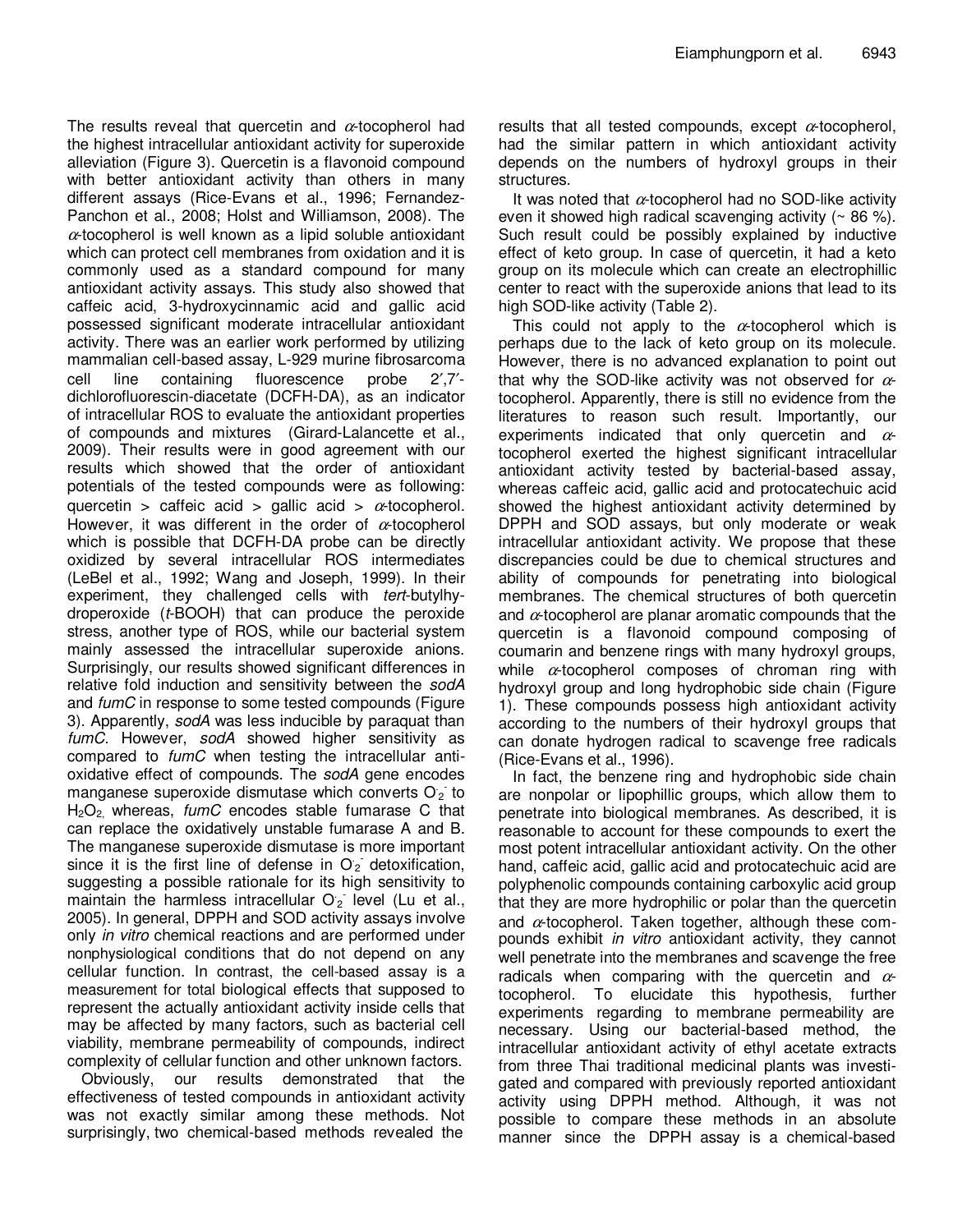assay for antioxidant activity that is not physiological relevance as in the case of the cell-based assay. Moreover, plant extracts may not have only affected cell function by antioxidative property but they may also affect cells through non-antioxidative effects. However, this appears to be a benefit of cell-based assays that they are more applicable for investigating the total biological effects of plant extracts to cells. The results demonstrated that the extract of *H. formicarum* Jack. exerted the highest intracellular antioxidant activity followed by *S. acmella* Murr. and *E. prostrata* Linn., in which the latter two plant extracts displayed comparable activity (Figure 5). These experimental findings are in good agreement with our previous study on the DPPH radical scavenging activity of these extracts (Prachayasittikul et al., 2008, 2009; Prachayasittikul*,* unpublished data). The ethyl acetate extract of *H. formicarum* Jack. exhibited the strongest radical scavenging activity with  $IC_{50}$  of 8.40 µg/ml, whereas the ethyl acetate extracts of *S. acmella* Murr. and *E. prostrata* Linn. displayed moderate to weak radical scavenging activity with  $IC_{50}$  of 216 and 101.14 µg/ml, respectively.

# **CONCLUSION**

The present study is a preliminary investigation of the potential application of novel bacterial cell-based assay as an alternative screening tool for the intracellular antioxidant activity of both pure compounds and plant extracts. This assay is simple, inexpensive, reproducible and very specific for the intracellular antioxidant activity against superoxide radical that is applicable for estimating the antioxidative effects in terms of biological relevance. An additional advantage of this method is the use of very small sample volumes comparing with chemical-based assays. However, the limitation of our assay may be on the assay duration since the GFP measurement was taken within 8 h. Therefore, further experiments should be pursued in order to improve the quality of assay in case of short assay duration and broader use for development of a high throughput screening method for a large number of antioxidant compounds.

# **ACKNOWLEDGEMENTS**

This work was supported by a new researcher grant from Mahidol University (B.E. 2553). This work was also supported by the Office of the Higher Education Commission and Mahidol University under the National Research Universities Initiative.

#### **REFERENCES**

Alksne LE, Burgio P, Hu W, Feld B, Singh MP, Tuckman M, Petersen PJ, Labthavikul P, McGlynn M, Barbieri L, McDonald L, Bradford P, Dushin RG, Rothstein D, Projan SJ (2000). Identification and analysis of bacterial protein secretion inhibitors utilizing a SecA-LacZ reporter fusion system. Antimicrob. Agents Chemother. 44(6): 1418-1427.

- Belkin S, Smulski DR, Vollmer AC, Van Dyk TK, LaRossa RA (1996). Oxidative stress detection with *Escherichia coli* harboring a *katG'::lux* fusion. Appl. Environ. Microbiol. 62: 2252-2256.
- Benzie IF, Strain JJ (1999). Ferric reducing/antioxidant power assay: direct measure of total antioxidant activity of biological fluids and modified version for simultaneous measurement of total antioxidant power and ascorbic acid concentration. Methods Enzymol. 299: 15- 27.
- Brand-Williams W, Cuvelier ME, Berset C (1995). Use of a free radical method to evaluate antioxidant activity. LWT Food Sci. Technol. 28(1): 25-30.
- Cha HJ, Srivastava R, Vakharia V, Rao G, Bentley WE (1999). Green fluorescent protein as a noninvasive "stress probe" in resting recombinant *Escherichia coli* culture. Appl. Environ. Microbiol. 65(2): 409-414.
- Chalfie M, Tu Y, Euskirchen G, Ward WW, Prasher DC (1994). Green fluorescent protein as a marker for gene expression. Science, 263(5148): 802-805.
- Cortina-Puig M, Mu˜noz-Berbel X, Rouillon R, Calas-Blanchard C, Marty JL (2009). Development of a cytochrome c-based screen-printed biosensor for the determination of the antioxidant capacity of orange juices. Bioelectrochemistry, 76(1-2): 76-80.
- Fernandez-Panchon MS, Villano D, Troncoso AM, Garcia-Parrilla MC (2008). Antioxidant activity of phenolic compounds: from *in vitro* results to *in vivo* evidence. Crit. Rev. Food Sci. Nutr. 48: 649-671.
- Girard-Lalancette K, Pichette A, Legault J (2009). Sensitive cell-based assay using DCFH oxidation for the determination of pro- and antioxidant properties of compounds and mixtures: Analysis of fruit and vegetable juices. Food Chem. 115(2): 720-726.
- Gonzalez-Flecha B, Demple B (1997). Homeostatic regulation of intracellular hydrogen peroxide concentration in aerobically growing *Escherichia coli*. J. Bacteriol. 179: 382-388.
- Grey M, Yainoy S, Prachayasittikul V, Bülow L (2009). A superoxide dismutase-human hemoglobin fusion protein showing enhanced antioxidative properties. FEBS J. 276(21): 6195-6203.
- Halliwell B, Gutteridge JM (1999). Free Radicals in Biology and Medicine, New York, Oxford University.
- Hansen LH, Ferrari B, Sorensen AH, Veal D, Sorensen SJ (2001). Detection of oxytetracycline production by *Streptomyces rimosus* in soil microcosms by combining whole-cell biosensors and flow cytometry. Appl. Environ. Microbiol. 67(1): 239-244.
- Holst B, Williamson G (2008). Nutrients and phytochemicals: from bioavailability to bioefficacy beyond antioxidants. Curr. Opin. Biotechnol. 19(2): 73-82.
- Imlay JA (2002). How oxygen damages microbes: oxygen tolerance and obligate anaerobiosis. Adv. Microb. Physiol. 46: 111-153.
- Kain SR, Kitts P (1997). Expression and detection of green fluorescent protein (GFP). Methods Mol. Biol. 63: 305-324.
- Keller JN, Kindy MS, Holtsberg FW, St Clair DK, Yen HC, Germeyer A, Bruce-Keller SM, Butchins AJ, Mattson MP (1998). Mitochondrial manganese superoxide dismutase prevents neural apoptosis and reduces ischemic brain injury: suppression of peroxynitrite production, lipid peroxidation, and mitochondrial dysfunction. J. Neurosci. 18(2): 687-697.
- LeBel CP, Ischiropoulos H, Bondy SC (1992). Evaluation of the probe 2′,7′-dichlorofluorescin as an indicator of reactive oxygen species formation and oxidative stress. Chem. Res. Toxicol. 5(2): 227-231.
- Lui Q, Liu H, Yuan Z, Wei D, Ye Y (2012). Evaluation of antioxidant activity of chrysanthemum extracts and tea beverages by gold nanoparticles-based assay. Colloids Surf B Biointerfaces. 92: 348- 352.
- Liu RH, Finley J (2005). Potential cell culture models for antioxidant research. J. Agric. Food Chem. 53(10): 4311-4314.
- Lu C, Albano CR, Benley WE, Rao G (2005). Quantitative and kinetic study of oxidative stress regulons using green fluorescent protein. Biotechnol. Bioeng. 89(5): 574-587.
- Lu C, Benley WE, Rao GA (2004). High-throughput approach to promoter study using green fluorescent protein. Biotechnol. Prog. 20(6): 1634-1640.
- Lu T, Finkel T (2008). Free radicals and senescence. Exp. Cell Res.